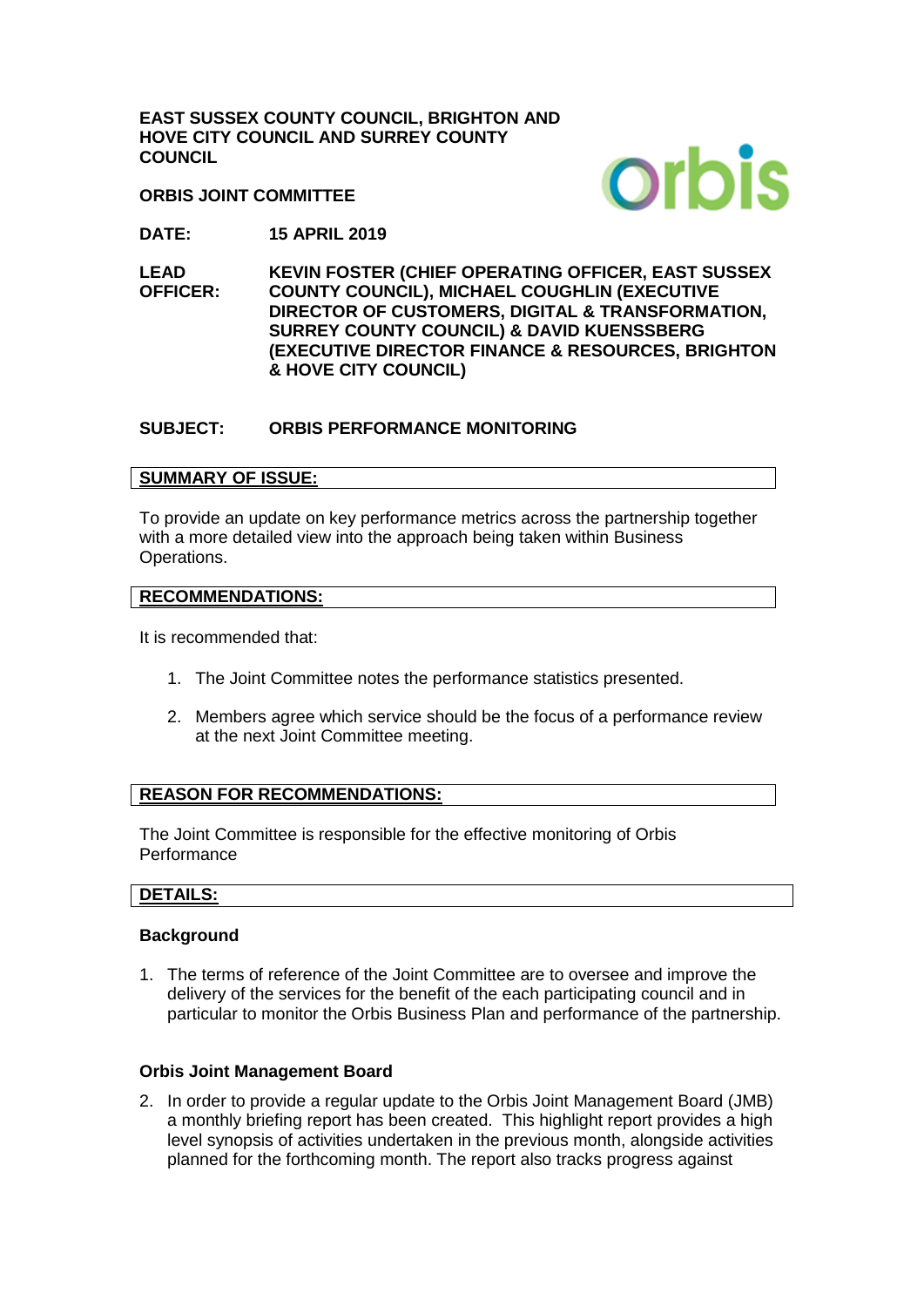savings and identifies key risks for escalation. The latest version of this briefing can be found in Annex 1 of this report.

#### **Service Performance Measures and Oversight**

- 3. Building on the insight provided previously to this committee around Full Time Equivalent posts (FTE), sickness absence, etc. it is recognised that providing service specific measures is important to provide oversight to the Joint Committee and enable informed decision making.
- 4. Annex 2 of this report details is the proposed measures for each service that have been agreed in principle by the Orbis Joint Management Board. A dashboard is now in development that will enable the visualisation of statistics in relation to these measures and the plan is to present this dashboard at the next meeting of the Joint Committee.
- 5. It is also proposed that at each Joint Committee meeting, a deep dive is undertaken into the performance measures of a specific service. The aim is to provide Members with an opportunity to understand existing performance arrangements within that service and to ensure that any issues are being addressed.
- 6. The focus for this meeting is on Business Operations. The service has a fairly mature and well-developed performance approach. Annex 3 details the Key Performance Indicator (KPI) booklet within the service. Simon Pollock (Business Operations Assistant Director) will provide an oversight of how this booklet is compiled and used to drive performance improvements.

#### **People Insight**

7. Data is provided based on availability and now covers Q1-Q3 (April – Dec) 2018/19.

| <b>Headline measures</b>                  | <b>Orbis total</b>                | <b>Brighton &amp;</b><br>Hove      | <b>East Sussex</b>                 | <b>Surrey</b>                      |
|-------------------------------------------|-----------------------------------|------------------------------------|------------------------------------|------------------------------------|
| Average employee numbers<br><b>FTE</b>    | 1,792.90                          | 622.06                             | 455.20                             |                                    |
| Sickness absence, average days<br>per FTE | 0.58                              | 0.78                               | 0.59                               | 0.42                               |
| Return to work interview, %<br>complete   | 78.33%<br>(ESCC and<br>BHCC only) | 76.81%                             | 81.76%                             | N/A                                |
| Length of service of leavers              | N/A                               | 22.2% had<br>1-5 years'<br>service | 42.9% had<br>1-5 years'<br>service | 42.3% had<br>1-5 years'<br>service |
| <b>Average Agency staff spend</b>         | 4.58%                             | N/A                                | N/A                                | N/A                                |

Table 1 – Overall headline statistics by organisation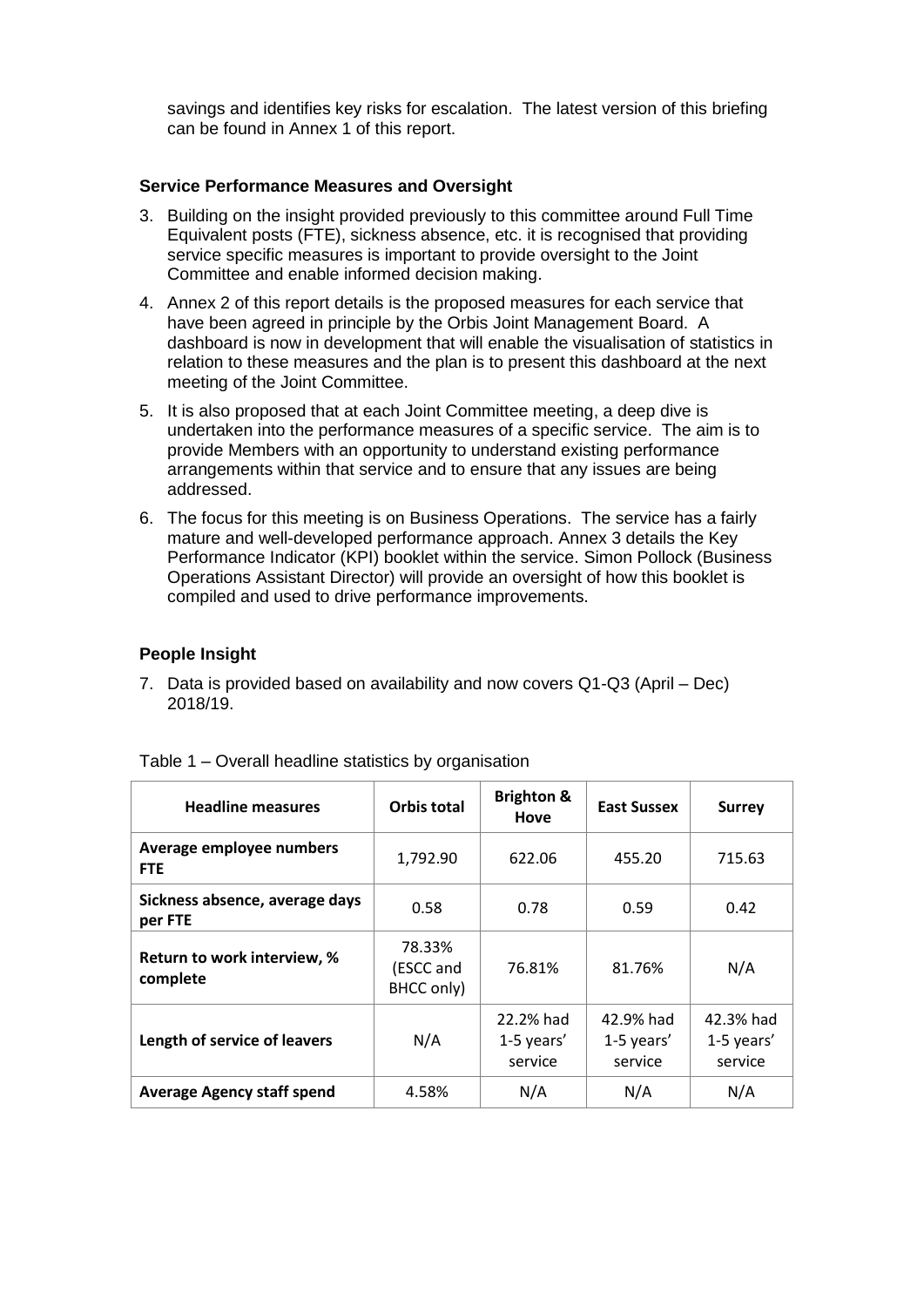#### **Staffing numbers**

- 8. It is important to track the number of FTEs in any business to understand whether there are significant short term changes in the workforce. In an environment where savings are being delivered it is expected that the workforce would be decreasing over time.
- 9. The graphs below show there has been a steady decrease in FTEs across the partnership and this is in line with expectations due to savings being achieved.

Table 2 – Total Orbis FTE

|                    | w | ົ |  |
|--------------------|---|---|--|
| <b>Orbis Total</b> |   |   |  |



#### **Sickness Absence**

10. A primary area of focus is to be able to understand the relative sickness absence rates across the three councils and within each Orbis Service, this will enable trends to be monitored and action taken in the event of any specific changes within either a service or sovereign partner.





Sickness absence days per month per FTE

11. Sickness absence rates have increased significantly in ESCC in Q3. BHCC saw a significant spike in sickness in October, however rates then reduced in November and December. Sickness rates in SCC decreased during Q3. This is broadly in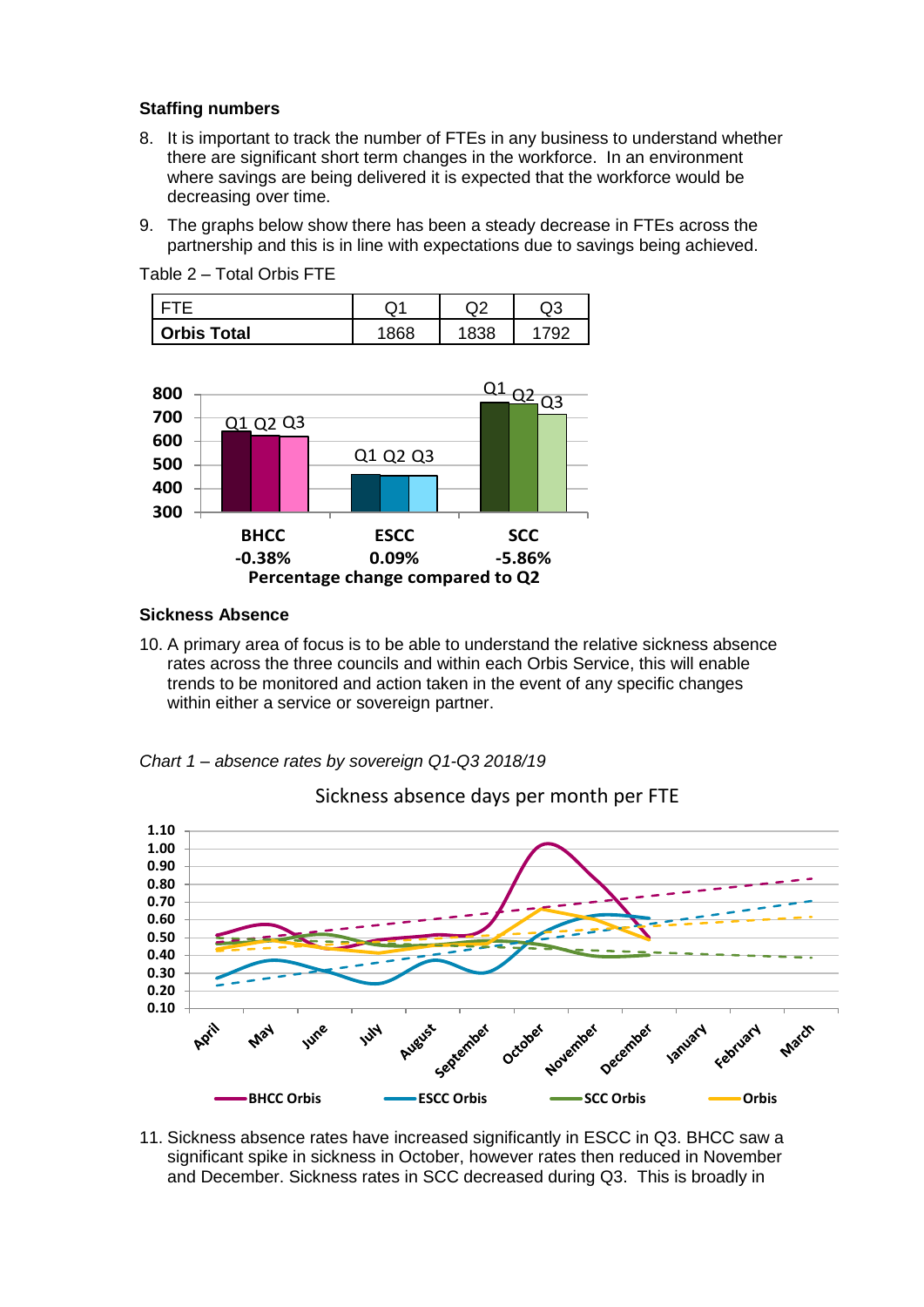line with expectations for Q3 where absence rates tend to be higher due to colds and Flu.

- 12. SCC absence data is reported on a 12 month rolling basis so monthly variations have less impact on the monthly figure as it is a consolidation of a years' worth of data.
- 13. ESCC and BHCC both use Firstcare for sickness absence reporting, this ensures that sickness is captured on the first day the employee is off ensuring a more accurate measure. In SCC sickness is manually added by staff on their return from a period of absence.
- 14. Orbis absence rates are generally lower than wider sovereign averages, which is consistent with organisational reporting that shows higher rates of absence in frontline service areas such as Adults & Children's services. Orbis rates are approximately 30-40% lower than organisation averages.

#### **Return to work interviews (RTWI)**

15. Data is available for ESCC and BHCC around return to work interviews





- 16. Return to work interviews were broadly trending in the right direction although there was a small reduction in ESCC for Q3.
- 17. There is currently no way in SCC to report against RTWI as they are not recorded centrally, they are managed locally by line managers.

#### **WHAT HAPPENS NEXT?**

- 1. Further work will continue to ensure data sets are provided that allow for insightful and valuable analysis. Much of the information is very granular in detail and inconsistent across the three organisations, careful analysis is therefore required to provide the correct level of reporting, both to senior officers and Members (including this Joint Committee).
- 2. Development of a service performance dashboard will continue and an update provided to the next Joint Committee meeting.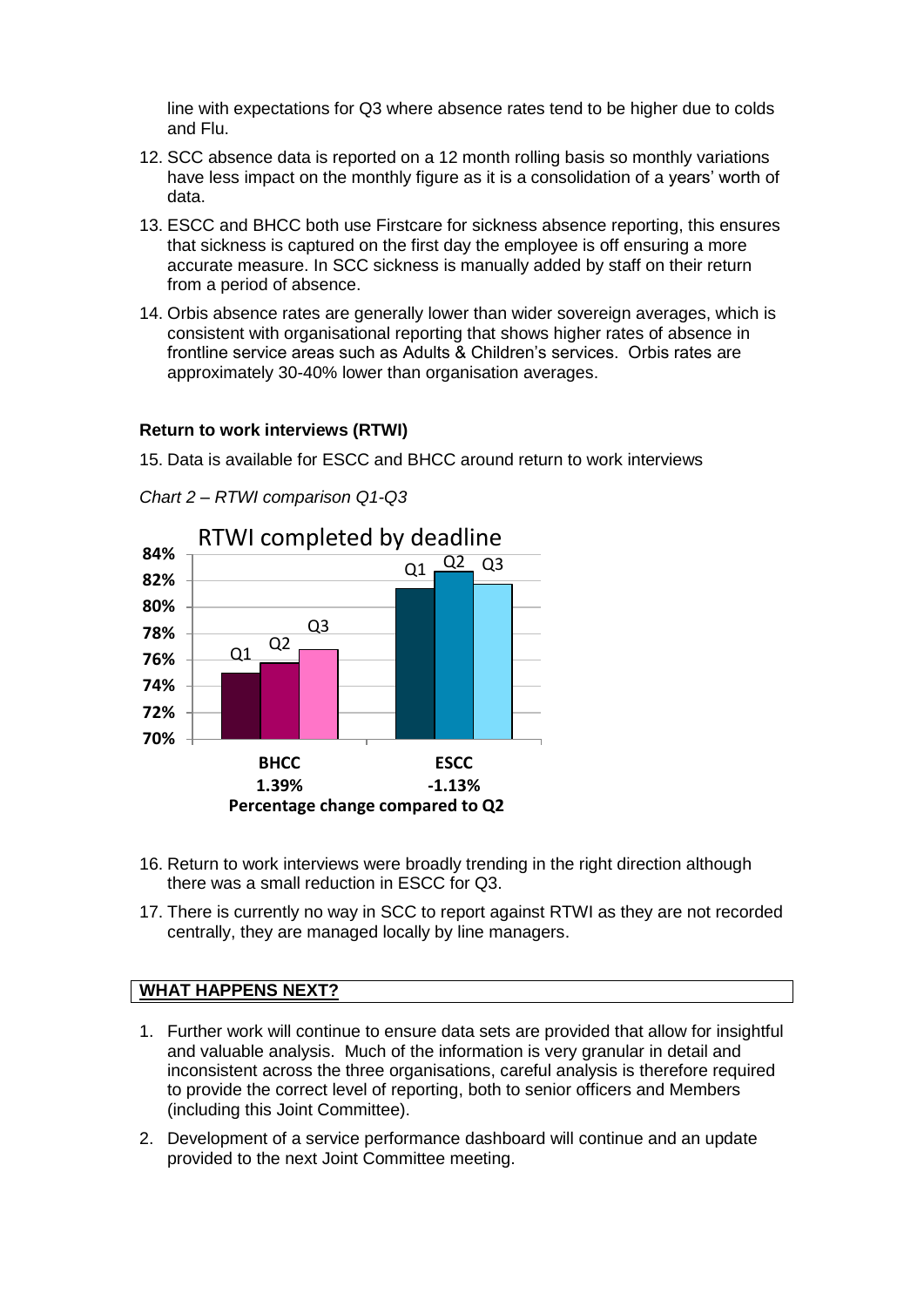3. The proposed reporting will evolve and develop as business needs and requirements change. The framework should be flexible enough to be both proactive and reactive.

#### **Contact Officer:**

Adrian Stockbridge – Head of Strategy, Performance & Change

#### **Consulted:**

- Kevin Foster Chief Operating Officer, ESCC
- Michael Coughlin Executive Director Customers, Digital & Transformation, **SCC**
- David Kuenssberg Exec. Director of Finance & Resources, BHCC

#### **Annexes:**

Annex 1 - Joint Management Board Highlight Report Annex 2 – Orbis Service Proposed Performance Measures Annex 3 – Business Operations Deep Dive performance overview

#### **Sources/background papers:**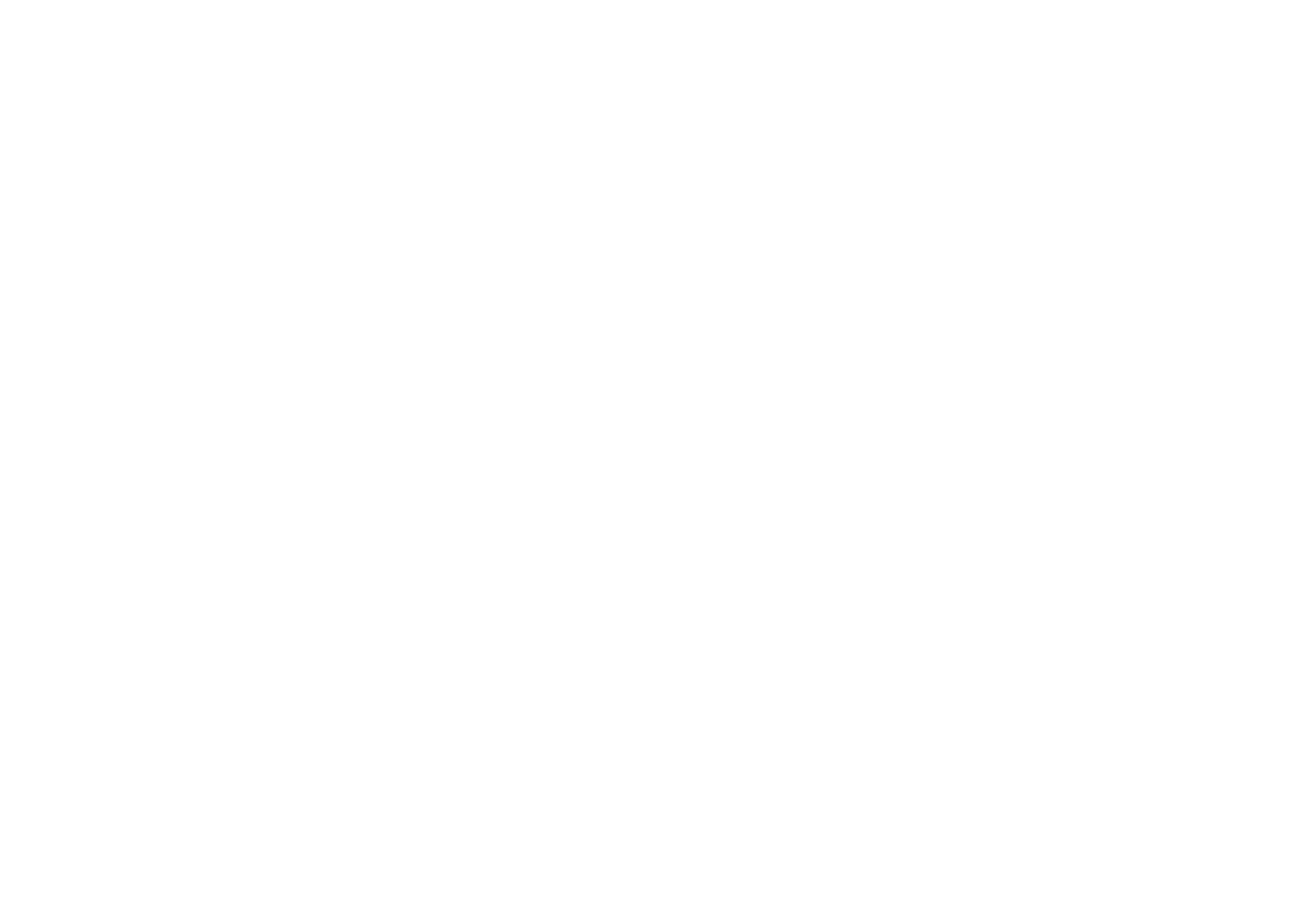# **Annex 1 – Joint Management Board Highlight Report**

# JMB Highlight report 2 April 2019

| <b>Service</b>                       | Savings target (£ 000s)  |                |             |              |                                                                                                                                                               |                                                                                                                                                         | <b>Forward look:</b>                                                                                                                                                                                                                                                                           |  |  |
|--------------------------------------|--------------------------|----------------|-------------|--------------|---------------------------------------------------------------------------------------------------------------------------------------------------------------|---------------------------------------------------------------------------------------------------------------------------------------------------------|------------------------------------------------------------------------------------------------------------------------------------------------------------------------------------------------------------------------------------------------------------------------------------------------|--|--|
|                                      | 19/20                    | 20/21<br>21/22 |             | <b>Total</b> | <b>Explanation of RAG rating:</b>                                                                                                                             | <b>Activity over last month:</b>                                                                                                                        |                                                                                                                                                                                                                                                                                                |  |  |
| <b>Finance North</b>                 |                          | None           |             |              | No savings target.                                                                                                                                            | External recruitment to unfilled leadership team roles underway.                                                                                        | Prepare for launch of consultation on next phase of restructure (1<br>May). Continue work on early improvements and L&D activity for<br>budget holders, however uncertainty around outcome of 31ten<br>review is affecting engagement within the service.                                      |  |  |
| <b>Finance South</b>                 | 338                      | $\Omega$       | $\Omega$    | 338          | Clear plan for 19/20 savings. Proposals for<br>subsequent years in development.                                                                               | Some delay due to budget setting process, however the current<br>number of vacancies means this will not impact on ability to deliver<br>19/20 savings. | Aim to finish reviews of all 6 service finance areas by Easter.<br>Preferred options will then be selected and discussed with<br>stakeholders in order to define future service offer.                                                                                                         |  |  |
| <b>HR North</b>                      | 200                      | 300            | 300         | 800          | Proposals for 19/20 signed off, however still<br>dependent on outcome of consultation.                                                                        | Consultation on proposed structure started.                                                                                                             | Consultation due to close 28 April.                                                                                                                                                                                                                                                            |  |  |
| <b>HR South</b>                      | 500                      | $\Omega$       | $\mathbf 0$ | 500          | Confident of achieving 19/20 savings through<br>restructure. Plans for transformation in 20/21 &<br>21/22 in development.                                     | Development of workstreams including chatbots, self-serve, new<br>helpdesk model and future offer for health, safety and wellbeing.                     | Ongoing development of workstreams with a view to reporting<br>back to HRLT on 25 June.                                                                                                                                                                                                        |  |  |
| lit&D                                | 500                      | 500            | 500         |              | 19/20 savings through vacancy management, this<br>1,500 relies on people leaving. Planning for subsequent<br>vears to start in April.                         | Vacancy management. Developing pipeline of technical projects<br>required to provide capability for more transformational change in<br>lvears 2&3.      | Development of a vacancy management model to understand<br>whether the vacancy factor would yield the cost reduction<br>required. Preparation of an EIA for the area targeted for reduction<br>in 19/20.                                                                                       |  |  |
| <b>Business</b><br><b>Operations</b> | 315 155 300 750          |                | 500         | 2,020        | Confident of delivering portion of the savings,<br>however significant part are dependent on the<br>outcomes of the 31ten review and subsequent<br>decisions. | Issues resolved with e-recruitment system, due to go live 1 April.<br>Funding agreed to resolve Surrey pensions backlog.                                | Strategic pause with robotics to enable IT & Bus Ops to agree which<br>software supplier to commit to in the longer term. Joint<br>procurements taking place across the three authorities for e-<br>invoicing & pensions admin systems. Wider changes dependent on<br>outcome of 31ten review. |  |  |
| Procurement                          | 150 <mark>523 200</mark> | 305            | 50          | 1,228        | Revised plans for phase 1 now in place and starting<br>implementation. New plans for phase 2 are in<br>development.                                           | Planning for phase 2 restructure (service-wide) underway.                                                                                               | Continued planning for phase 2 restructure. Timing dependent on<br>outcomes of 31ten review.                                                                                                                                                                                                   |  |  |
| Property                             | $\Omega$                 | tbc            | tbc         | tbc          | No savings target defined at this stage                                                                                                                       | lAmeo review received.                                                                                                                                  | Awaiting outcome of 31ten review.                                                                                                                                                                                                                                                              |  |  |
| lTotal                               | 3,181                    | 1,855          | 1,350       | 6.386        |                                                                                                                                                               |                                                                                                                                                         |                                                                                                                                                                                                                                                                                                |  |  |

| <b>Risks / Issues for discussion:</b>                                                                               | <b>Action Required:</b>                                                     |
|---------------------------------------------------------------------------------------------------------------------|-----------------------------------------------------------------------------|
| No clarity around direction/vision/strategy for OCAP, leading to uncertainty around the viability and<br>timeframe. | Matt & Adrian to propose way forward.                                       |
| 31ten review is creating uncertainty, making it difficult to plan ahead.                                            | Outcomes of the review to be agreed and<br>implemented as soon as possible. |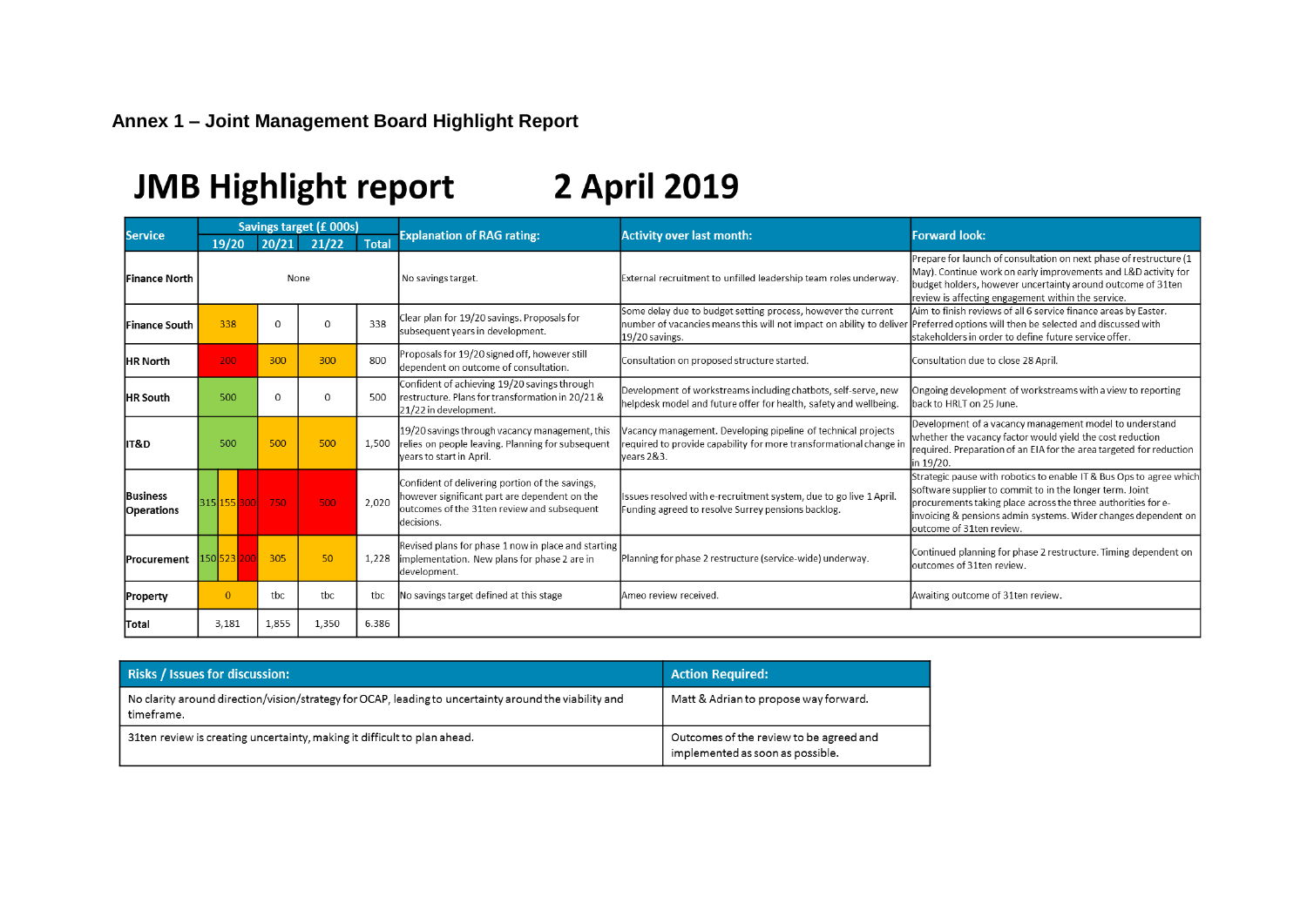### **Annex 2 – Proposed Service Performance measures**

|                    | <b>Bus Ops</b>                                                                   | <b>HR South</b><br><b>Finance South</b><br>(BHCC/ESCC)                                                              |                                                                                                     | IT&D                                                                                                                                                            | <b>Procurement</b>                                                                        | <b>Property</b>                        |  |
|--------------------|----------------------------------------------------------------------------------|---------------------------------------------------------------------------------------------------------------------|-----------------------------------------------------------------------------------------------------|-----------------------------------------------------------------------------------------------------------------------------------------------------------------|-------------------------------------------------------------------------------------------|----------------------------------------|--|
| <b>Operational</b> | <b>Unit Costs</b><br>Operational<br>$\bullet$<br>Excellence                      | Status of annual<br>$\bullet$<br>accounts (clean<br>audit opinion on<br>time or not)<br><b>Budgetary</b><br>control | <b>Total HR cost</b><br>per employee<br>(tbc)<br>HR FTEs per<br>$\bullet$<br>1000<br>employees(tbc) | Safe & Secure (run)<br>$\bullet$<br><b>Enabling Service</b><br>$\bullet$<br>Offers (Grow)<br>Transformational<br>$\bullet$<br><b>Step Change</b><br>(Transform) | Procurement<br>savings<br>Local spend                                                     | No. of<br>Property<br>Projects         |  |
| People             | Staff morale<br>$\bullet$                                                        | Staff Morale,<br>$\bullet$<br>engagement /<br>job satisfaction                                                      | Staff morale<br>$\bullet$                                                                           | Staff morale<br>$\bullet$                                                                                                                                       | Social Value<br>benefits<br>Staff morale                                                  | <b>Staff Morale</b><br>Resourcing      |  |
| <b>Value</b>       | Customer<br>$\bullet$<br>satisfaction /<br>feedback<br>Benchmarking<br>$\bullet$ | Customer<br>$\bullet$<br>satisfaction /<br>feedback<br>Benchmarking                                                 | Customer<br>$\bullet$<br>satisfaction /<br>feedback                                                 | Customer<br>$\bullet$<br>satisfaction /<br>feedback<br>Benchmarking<br>$\bullet$<br>(Gartner)                                                                   | Post tender<br>$\bullet$<br>customer<br>feedback<br>Benchmarking<br>$\epsilon$<br>(Rosma) | Customer<br>satisfaction /<br>feedback |  |

#### **Customer satisfaction and feedback**

A consistent theme for most services was the desire to regularly seek customer satisfaction and general feedback on service performance. We have this to some degree in most services at this time but it is patchy and inconsistent. A research piece has been completed around current feedback approach(s) used and this has clearly shown gaps in the current method and an opportunity to seek a more consistent approach across Orbis.